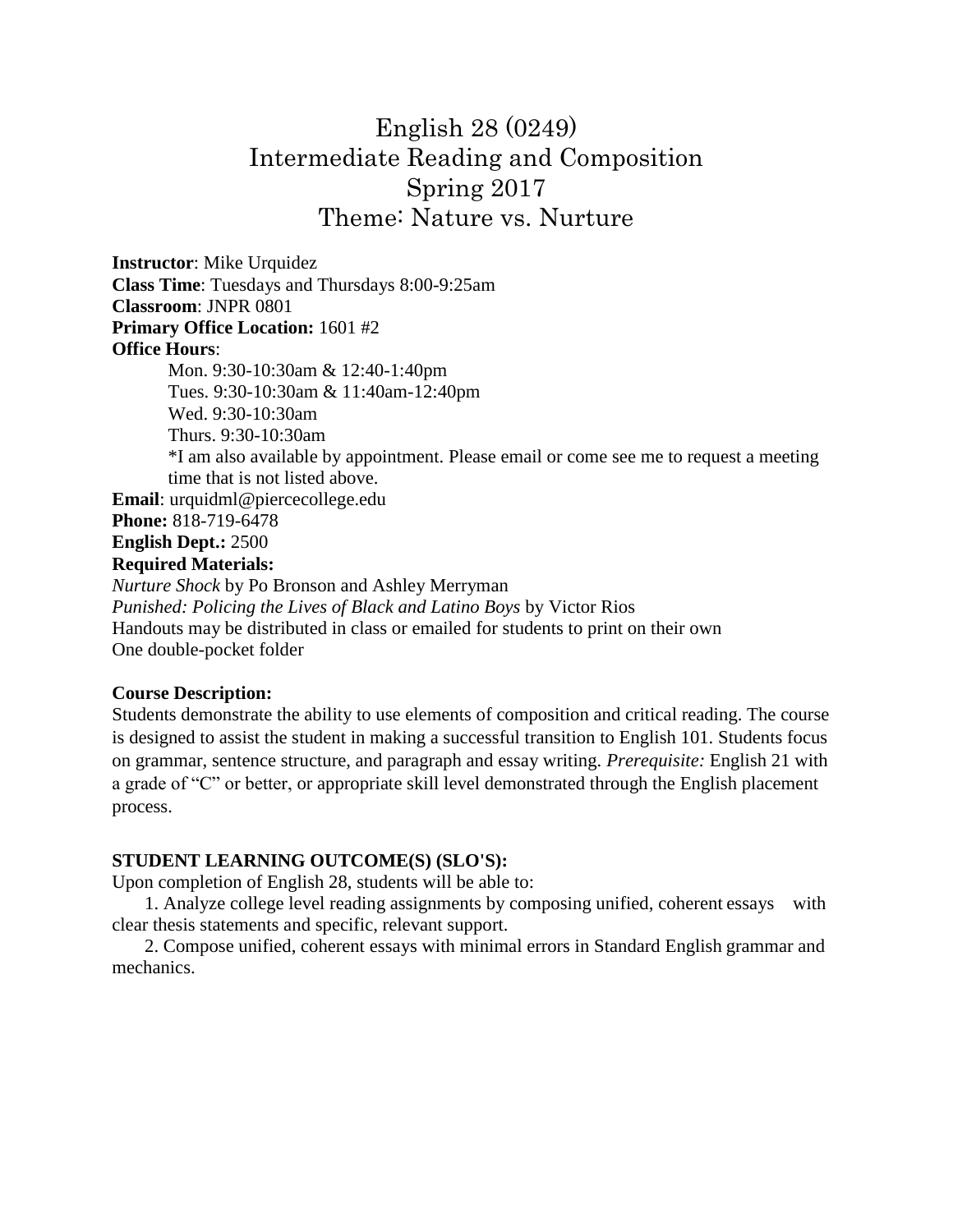**Grading Policy:** This course is based on 1,000 points available for the entire semester.

#### Essays: 550 points (55%)

During the semester you will write a total of five essays, including one in-class final for which you will need a blue book. All essays, except the final, **must be typed** in Times New Roman, 12 point font. Use 1" margins on all sides. All final drafts must be accompanied by first drafts, any pre-writing assignments, and peer responses, and placed in a double pocket folder. Please note the following breakdown:

Paper #1: 100 Points (10%) Paper #2: 100 Points (10%) Paper #3: 100 Points (10%) Paper #4 (light research paper): 150 Points (15%) Paper #5 (in-class final exam essay): 100 points (10%)

Late policy: all papers will be due on the day designated on the prompts, and must be submitted in person, during class time, unless an arrangement has been made beforehand to submit an essay through email. An essay handed in one class meeting late will be graded half a letter grade (5%) down. Essays handed in two class meetings late will be graded a whole letter grade (10%) down. Essays later than two class meetings will be graded 2 letters (20%) down, and the student will forfeit the opportunity for a revision.

Note on revisions: Essays 1, 2, and 3 can be revised at any time during the semester, but you must make a formal request in a timely matter in order to do so. If you wait until the last weeks of class I may deny your request for a revision if I feel that we have too much that still needs to get done. You must first meet with me during office hours to discuss a plan for revision. Homework, the final exam, and essay #4 cannot be revised. Turning in a revised essay does not guarantee a better grade.

### Homework: 175 points (17.5%)

During the course of the semester you will complete a number of assignments at home. These will vary, and will include double/triple journal entries, pre-writing assignments (including outlines), grammar worksheets, definitions, critical thinking questions, and basically anything we do outside of class that is not the first or final draft of one of the above essays. Each homework assignment will be worth 10 points. You should expect to have an assignment due with every reading.

### First Drafts: 125 Points (12.5%)

Each assigned essay will have two due dates. The first due date will be for a "good faith" rough draft, which will be assessed by the instructor as well as your fellow students during peer review. You will revise these drafts to be turned in the following week. **They are worth 25 points each, except the rough draft for the light research paper which is worth 50 points**. Late rough drafts will not be accepted.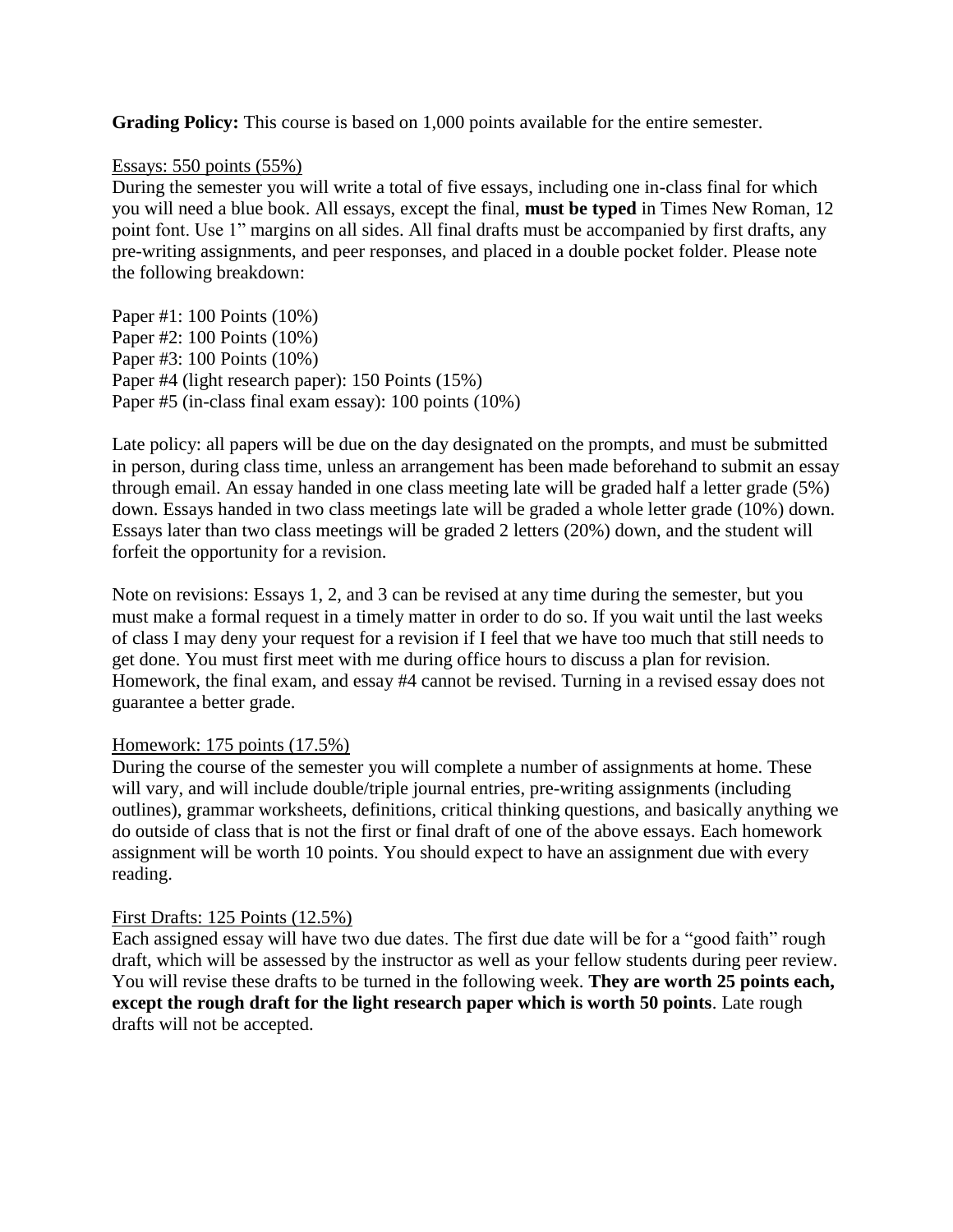### Peer review: 100 Points (10%)

For every rough draft we complete, we will meet in small groups to discuss what we see as the strengths and weaknesses of our peer's essays, and also our own writing. **Each session is worth 25 points**. Even if you do not have a rough draft, you can still earn credit for showing up and participating. Those without drafts will be given a chance to get suggestions from their fellow students about how to start an outline and/or establish a thesis.

### Quizzes: 50 points (5%)

Over the course of the semester we will take five short answer quizzes based on the readings and/or grammar lessons. They will be worth 10 points each.

**Grading Breakdown:** 1000-900=A, 899-800= B, 799-700=C, 699-600=D, 599-0=F \*Please note that Pierce College does not use pluses or minuses for final grades, but pluses and minuses will be used in class to assess individual assignments.

### **Class Policies:**

**Attendance Policy (direct from the Pierce College Catalogue):** "Any student who has unexcused absences equaling one week's worth of class time prior to census date may be excluded. Students may drop the class online, before the last day to drop. Students should never rely on the instructor to exclude them. Do not call the college offices to report absences; call the course instructor…Students who are registered in a class and miss the first meeting may lose their right to a place in the class, but the instructor may consider special circumstances" (21).

Attendance in this class is required throughout the semester. You can miss a total of 4 classes before you risk being dropped by the instructor. If you have to miss back to back classes please contact me.

**Academic Integrity:** The work you submit/present must be your own. All paraphrases and quotations must be cited appropriately. If you are caught cheating or plagiarizing another person's work, you may be disciplined in one or more of the following ways:

1. You will be given an F (0 points) on the assignment and not be able to revise

2. You may be referred to the College Disciplinarian for further sanctions Please note: if you have any questions about appropriate ways to cite sources or if you are unsure how to incorporate your own ideas with ideas you read, please ask.

**Available Support Services:** The Center for Academic Success (CAS) is located on the first floor of the Library and Learning Crossroads Building, room 5130. They offer *FREE* tutoring in many different subjects to currently enrolled students. They can be reached at (818) 719-6414.

## **Academic Adjustments for Students with Disabilities:**

If you have a disability and need special accommodations, please let me know within the first week of class. To receive accommodations, all disabled students must first visit Special Services for proper documentation. They can be reached at (818) 719-6430 or

<http://piercecollege.com/stuinfo/Special/>. They are located in the Student Services Building, 1<sup>st</sup> floor. Students with disabilities, whether physical, learning, or psychological, who believe that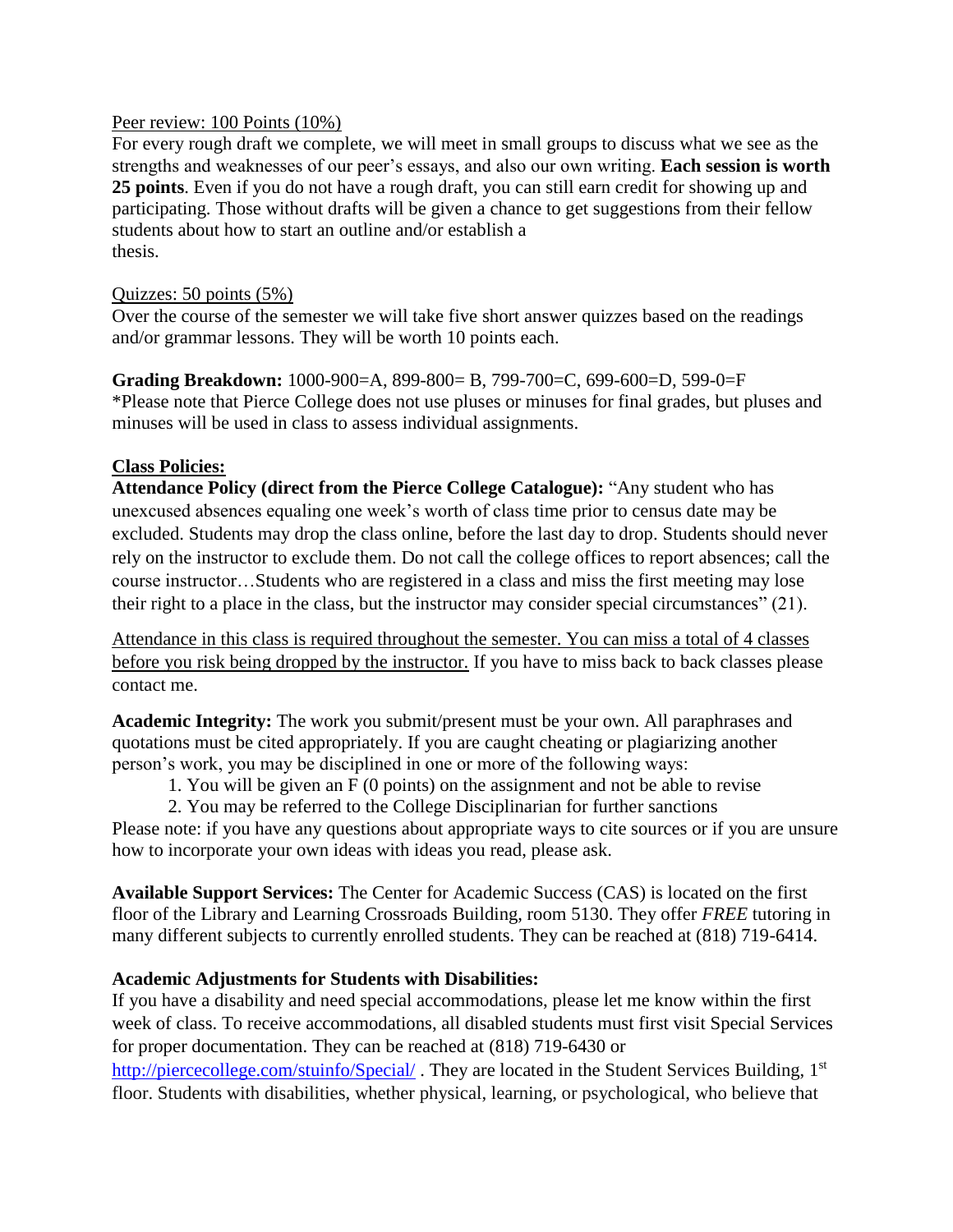they may need accommodations in this class, are encouraged to contact the office of Special Services as soon as possible to ensure that such accommodations are implemented in a timely fashion. Authorization, based on verification of disability, is required before any accommodation can be made.

**Class Conduct Policy:** Disobedient, disruptive or disorderly behavior exhibited by any student may result in disciplinary action in accordance with district policies and procedures. Please do not use cell phones in class. If you have an urgent matter, please respect your classmates by conducting your calls or texts in the hallway.

*Please note that this syllabus is a contract between you and me. Staying in this class means that you are aware of and accept all class policies. You are responsible for knowing the material in this syllabus, and changes that may be made. I may change assignments and the schedule as appropriate to meet our class's learning needs. I will, of course, give you adequate notice for changes in the course and assignments.*